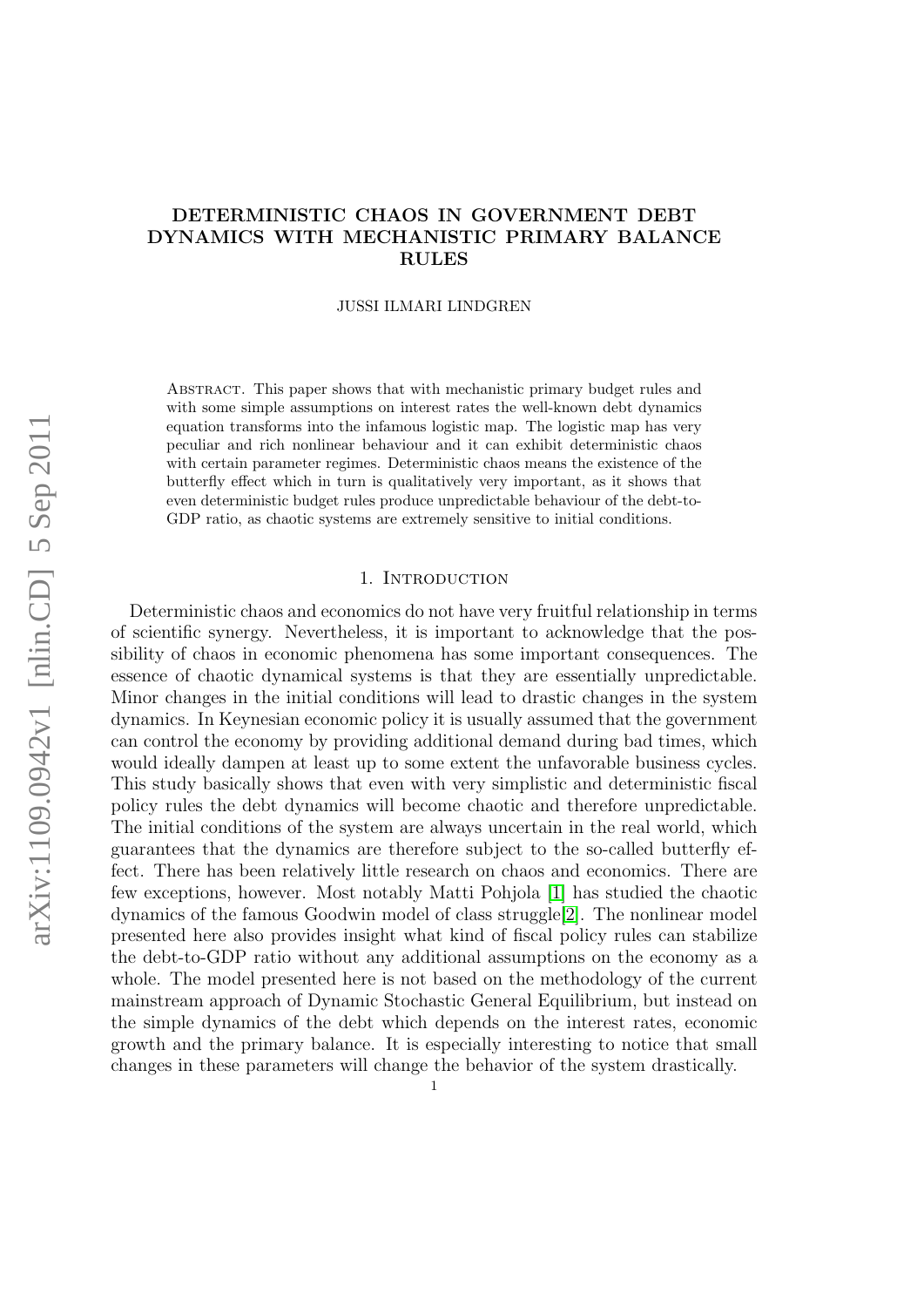#### 2 JUSSI ILMARI LINDGREN

## 2. The Model

The well-known debt dynamics in per capita form is given by the difference equation

(1) 
$$
b_{t+1} = p_t + \frac{1+i}{1+g}b_t
$$

The government debt-to-GDP ratio is given by  $b_t$  and the rate of GDP growth is given by g. In the equation  $p_t$  denotes the primary deficit, if  $p_t \geq 0$  and primary surplus, if  $p_t \leq 0$ . The interest rate on the debt is *i*. Suppose now that the primary balance is governed by the mechanistic rule

(2) 
$$
p_t = \frac{\alpha b_t}{1+g} + \frac{\beta b_t^2}{1+g}
$$

where  $\alpha, \beta$  are real parameters. Assume now that the interest rate on the debt is dependent on the debt-to-GDP ratio in the following way:

$$
(3) \t\t i = \gamma b_t
$$

with some  $\gamma \geq 0$ . In this study we shall assume  $\gamma = 0, 1$ . This is very reasonable assumption as for example country with 100 per cent indebtness would face an interest rate of 10 per cent on its debt. Similarly a country with 50 per cent indebtness would face an interest rate of 5 per cent. It is important to notice that the primary balance rule will depend on the sensitivity of the yield. It is assumed that the government in question has full information on this parameter and adjusts its reaction function accordingly.

This means that the sensitivity of the yield is

$$
\frac{di}{db_t} = \gamma
$$

Substituting the budget rule and the interest rate in the debt dynamics equation, one has

(5) 
$$
b_{t+1} = \frac{\alpha b_t}{1+g} + \frac{\beta b_t^2}{1+g} + \frac{b_t}{1+g} + \frac{\gamma b_t^2}{1+g}
$$

After simplifying, one gets

(6) 
$$
b_{t+1} = \frac{b_t}{1+g} \left( \alpha + \beta b_t + 1 + \gamma b_t \right)
$$

(7) 
$$
b_{t+1} = \frac{b_t}{1+g} (\alpha + 1 + (\beta + \gamma)b_t)
$$

(8) 
$$
b_{t+1} = \frac{\beta + \gamma}{1 + g} b_t \left( \frac{\alpha + 1}{\beta + \gamma} + b_t \right)
$$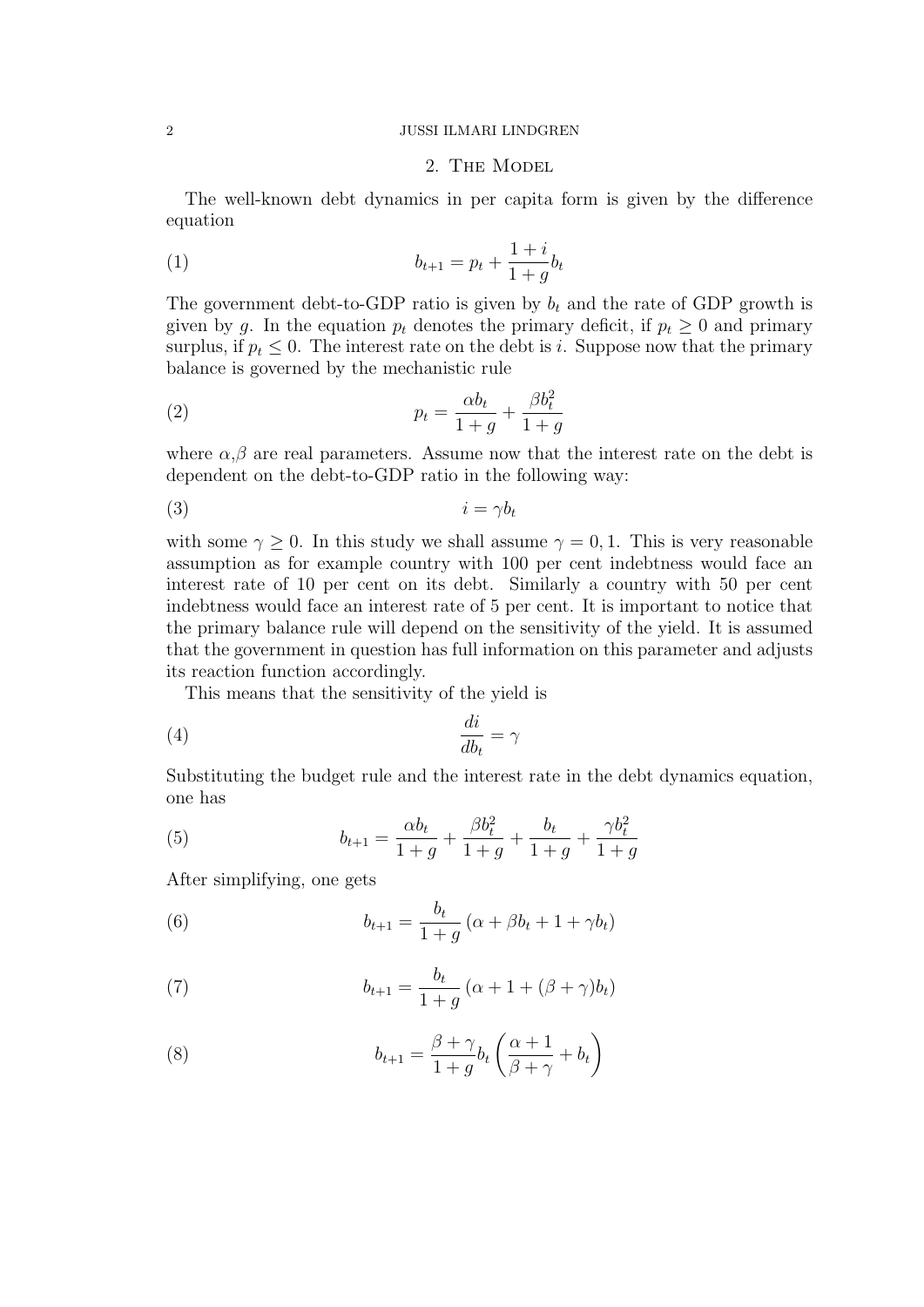### DETERMINISTIC CHAOS IN GOVERNMENT DEBT DYNAMICS WITH MECHANISTIC PRIMARY BALANCE RULES

Assume now that the parameters obey

$$
\frac{\alpha + 1}{\beta + \gamma} = -1
$$

This means that the parameters  $\alpha$  and  $\beta$  are dependent on the market sensitivity γ

$$
\alpha + \beta = -\gamma - 1
$$

Therefore it is assumed that the government observes the current market sensitivity of yields and this will restrict the range of the two parameters in the primary balance rule. Then one has

(11) 
$$
b_{t+1} = \frac{-(\beta + \gamma)}{1 + g} b_t (1 - b_t)
$$

This is the infamous logistic map that permits very complex behavior and is an example of a simple dynamical system that can exhibit deterministic chaos. A very good introduction to the logistic map and chaotic dynamics is given in [\[3\]](#page-9-2)We shall make the following convention

(12) 
$$
r = \frac{-(\beta + \gamma)}{1 + g}
$$

We shall assume all the time that  $g = 0$  and  $\gamma = 0.1$ . One should note that the market sensitivity and rate of economic growth will have major consequences in the qualitative behavior of the model.

# 3. DEBT DYNAMICS WITH  $0 \le r \le 1$

Let us first assume that  $r = 1$ . This must imply then  $\beta = -1.1$  and  $\alpha = 0$ . The fiscal policy rule then becomes

$$
(13) \qquad \qquad p_t = -1.1b_t^2
$$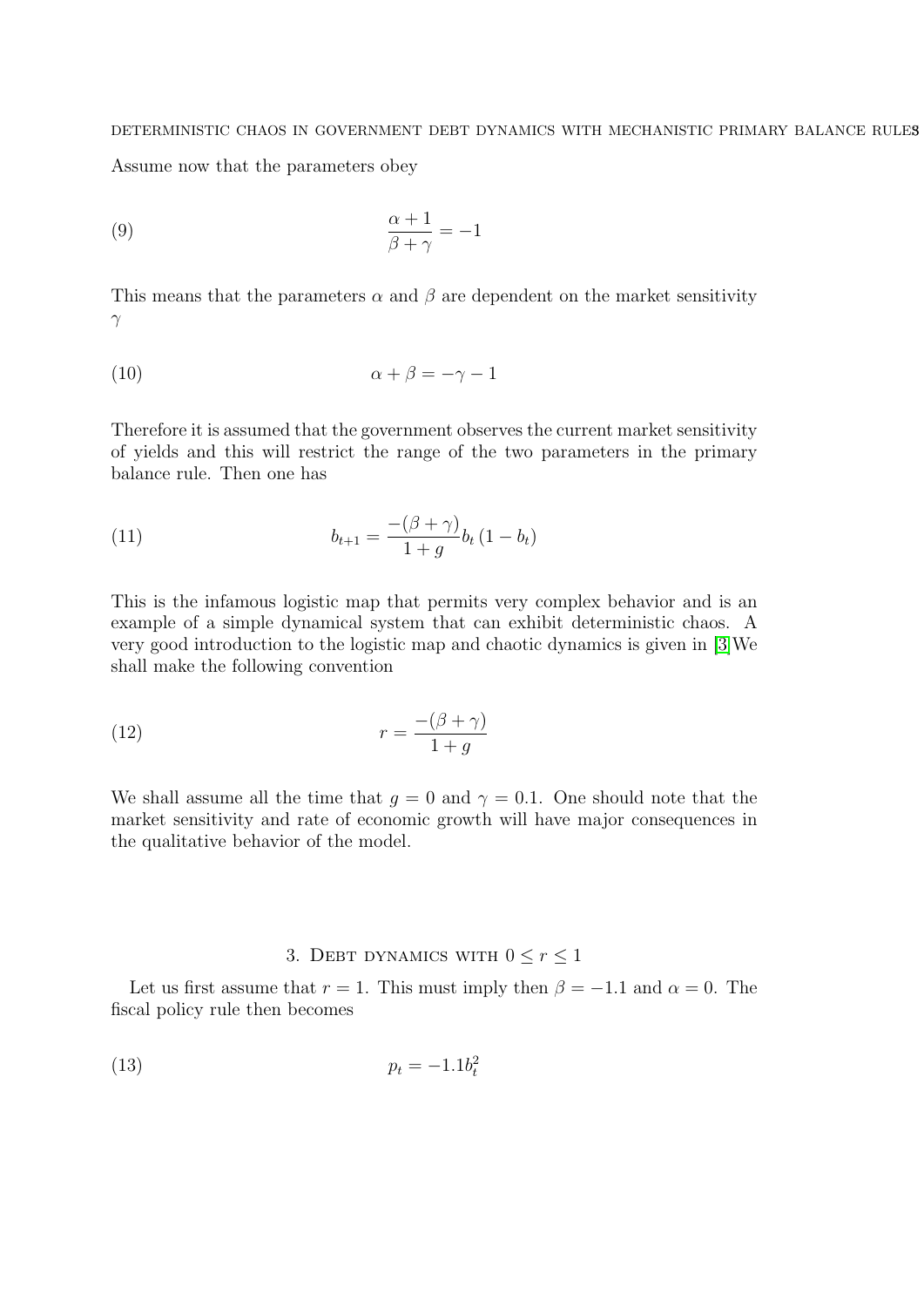### 4 JUSSI ILMARI LINDGREN

The logistic map has the feature that with any initial debt ratio  $b_0 \in [0,1]$  with  $r \leq 1$  will lead to the the limit  $b_t \rightarrow 0$  as  $t \rightarrow \infty$ . The following figure illustrates the dynamics of the government debt with  $r = 1$  and  $b_0 = 0.3$ .



# Debt dynamics with  $r=1$  and initial  $b=0.3$

# 4. DEBT DYNAMICS WITH  $r = 3$

Assume now that  $r = 3$ . The logistic map has the feature that with  $r \leq 3$  there is always a fixed point/s, in other words the debt-to-GDP ratio will eventually stabilize at some level or will oscillate around some region. The assumption implies that  $\beta = -3.1$  and  $\alpha = 2$ . This means that the fiscal policy rule is

(14) 
$$
p_t = 2b_t - 3.1b_t^2
$$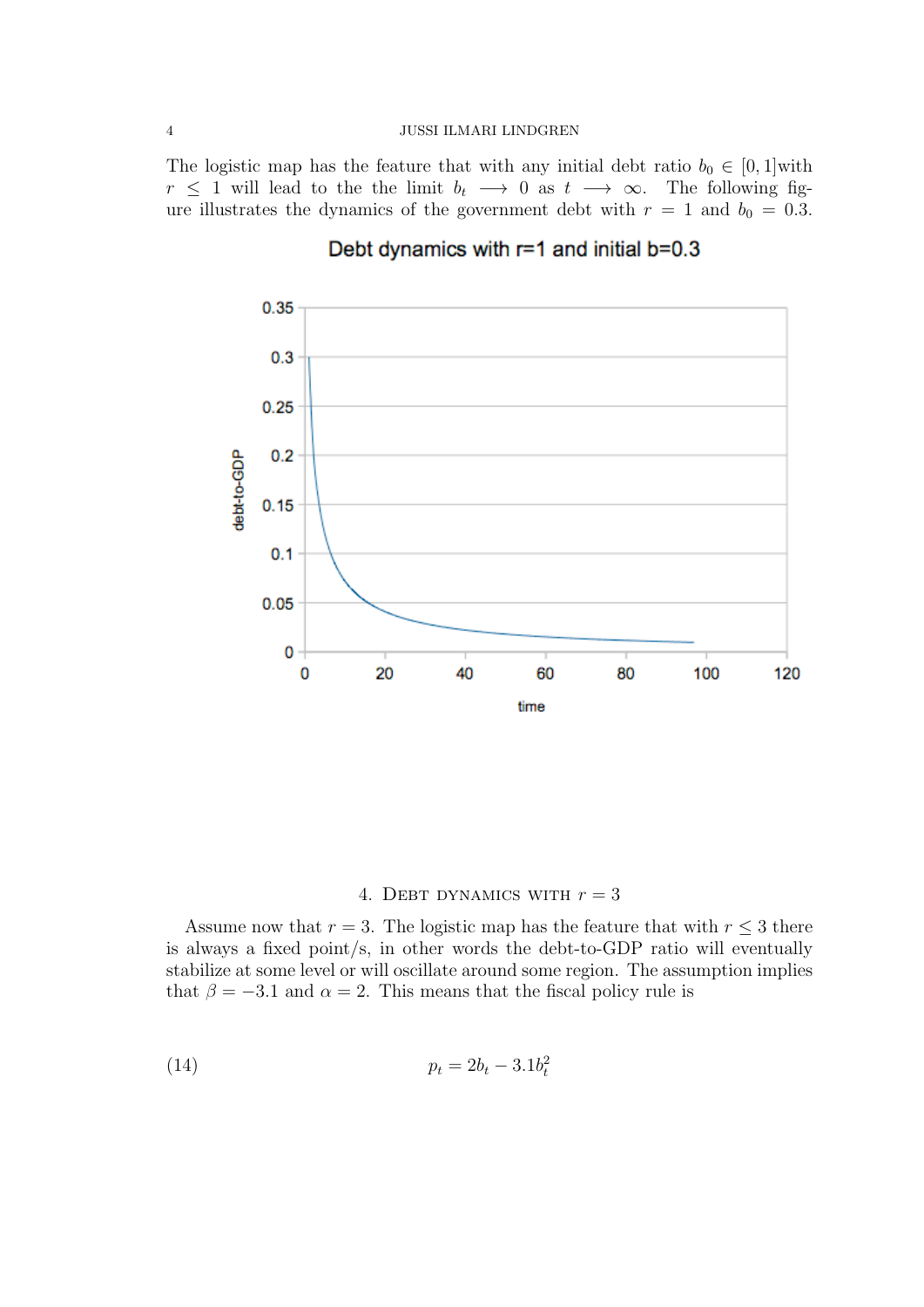

Debt dynamics with r=3 and initial b=0.3000

5. DEBT DYNAMICS WITH  $r = 3, 5$ 

Let us now assume that  $r = 3, 5$ . This implies with  $g = 0$  and  $\gamma = 0, 1$  that  $\beta = -3, 6$  and  $\alpha = 2, 5$ . The fiscal policy rule is now

(15) 
$$
p_t = 2, 5b_t - 3, 6b_t^2
$$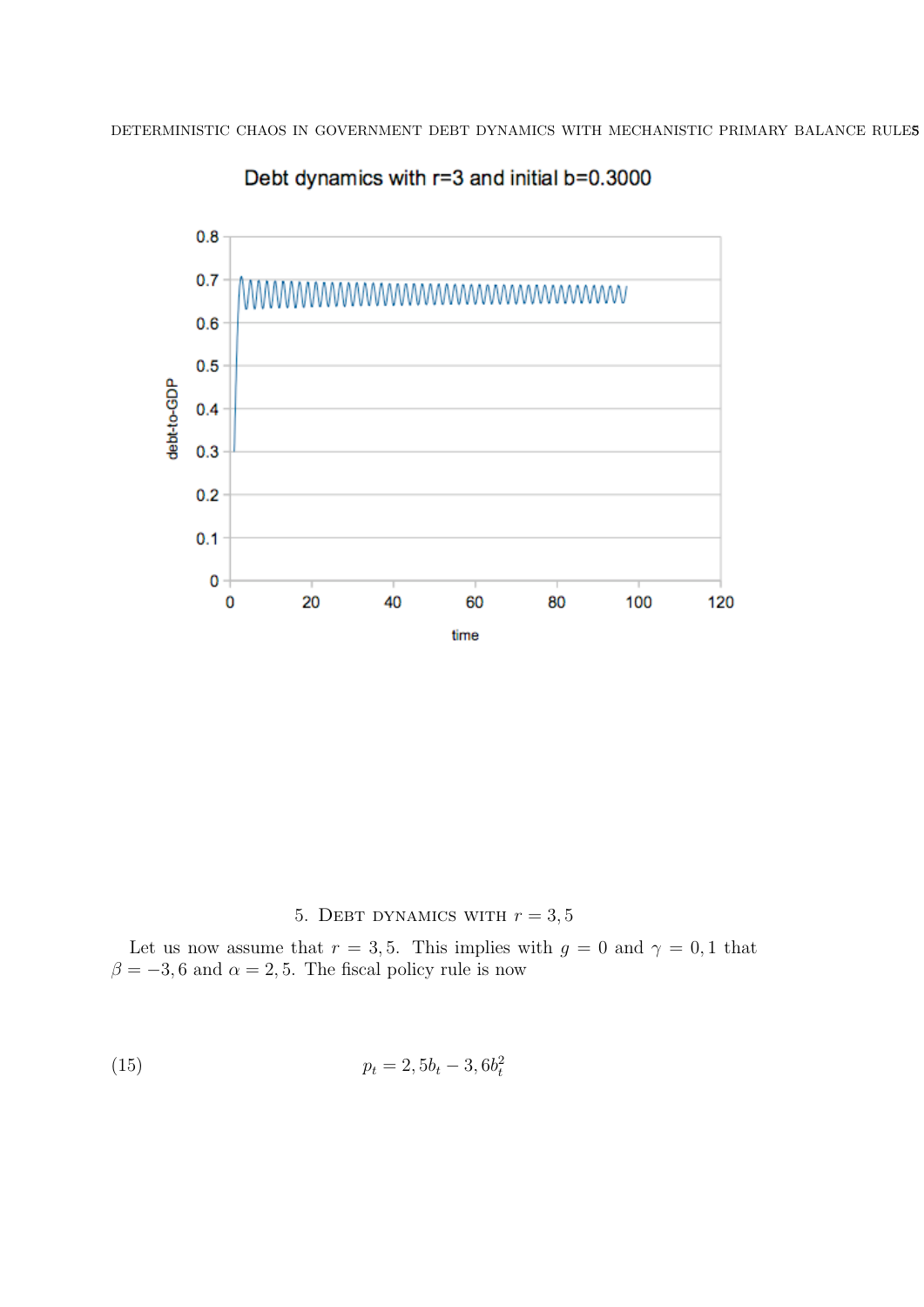

Debt dynamics with r=3,5 and initial b=0.3000

Assume now that the economy is shrinking with the rate of  $g = 0,05$ . Then  $r \approx 3,684$  and the debt dynamics will be drastically different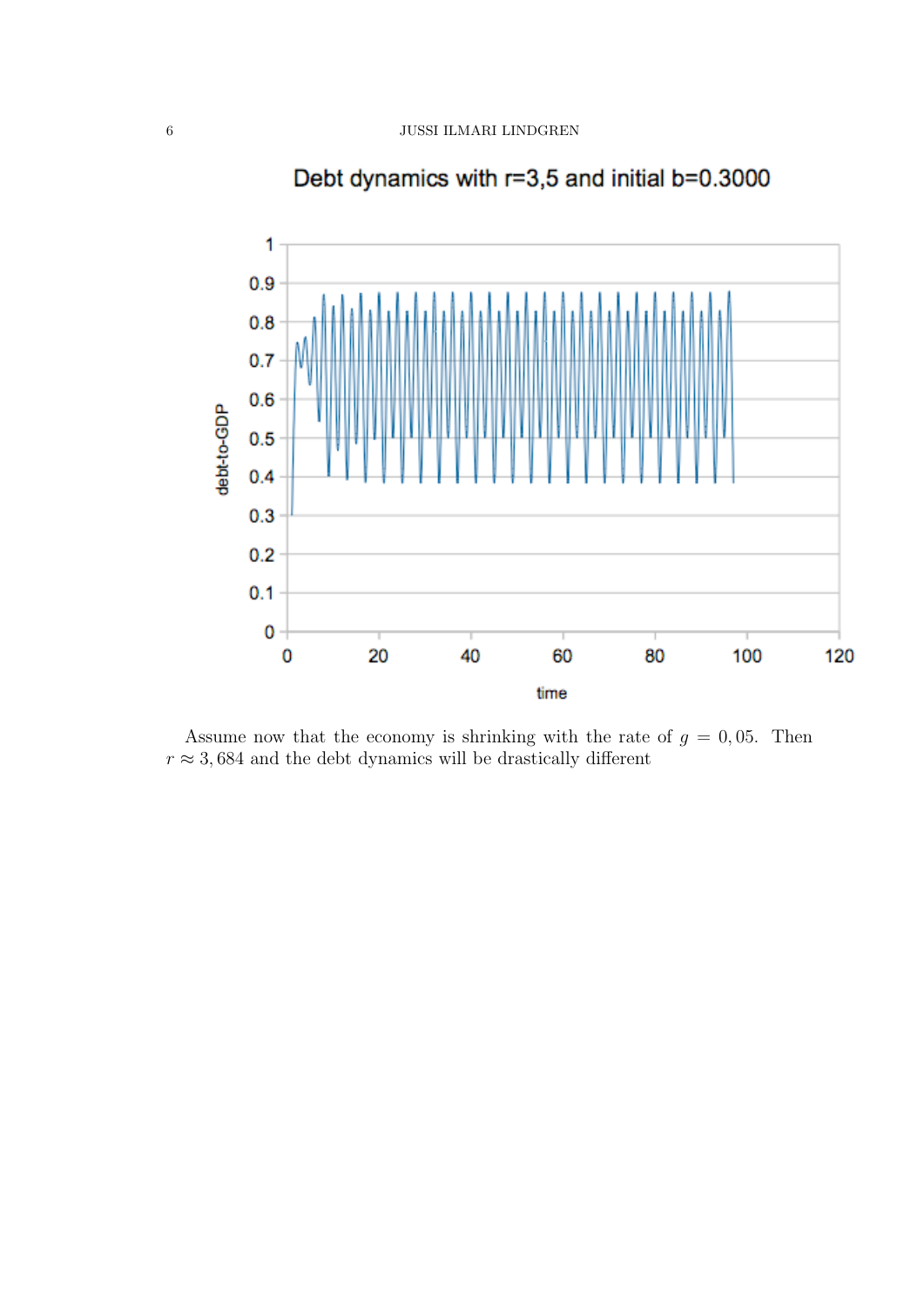

Debt dynamics with r=3,684 and initial b=0.3000

The system dynamics is now chaotic and minor changes in the initial data will affect the dynamics in large proportions, consider the same dynamic with initial debt of 0, 2 instead of 0, 3.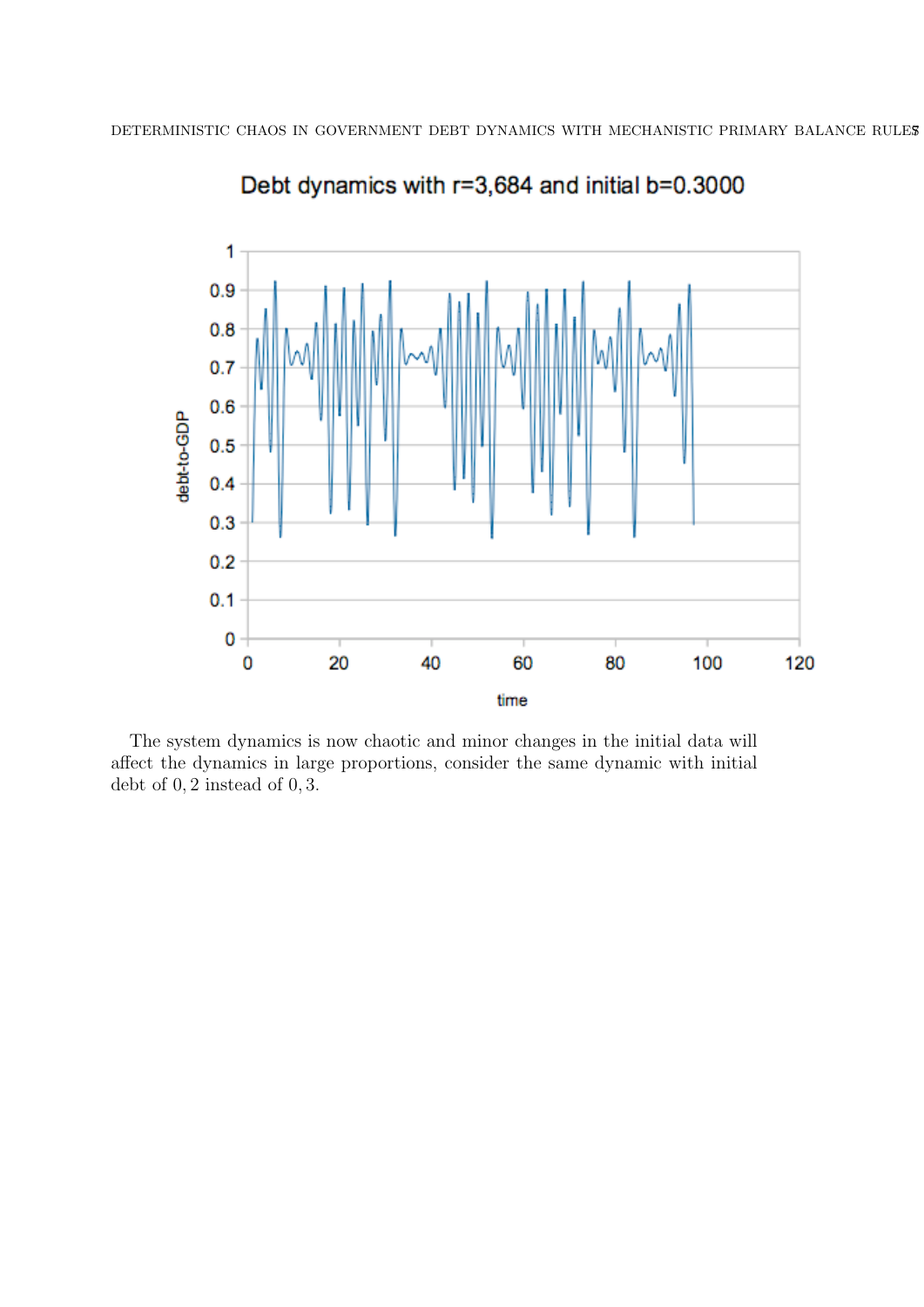

# Debt dynamics with r=3,684 and initial b=0.2

The final debt level is now  $b_{100} \approx 0.8$  whereas with initial debt of 0.3 the final debt level is approximately 0, 3. The maximal primary surplus is approximately 40 per cent.

## 6. DEBT DYNAMICS WITH  $r = 4$

This upper bound for the parameter,  $r = 4$ , implies full chaos in the debt dynamics. With  $r$  greater than 3 the system becomes complicated. There are bifurcations and after a critical value of  $r$  the system goes into the chaotic regime. This occurs approximately at  $r = 3,569946...$  The system is now extremely sensitive to initial conditions, hence exhibiting the 'butterfly effect'. For  $r = 4$  it implies that  $\beta = -4.1$  and  $\alpha = 3$ . The initial condition will vary in the following figures slightly around 0.3. Notice the drastic structural differences when the initial debt differs only insignificantly.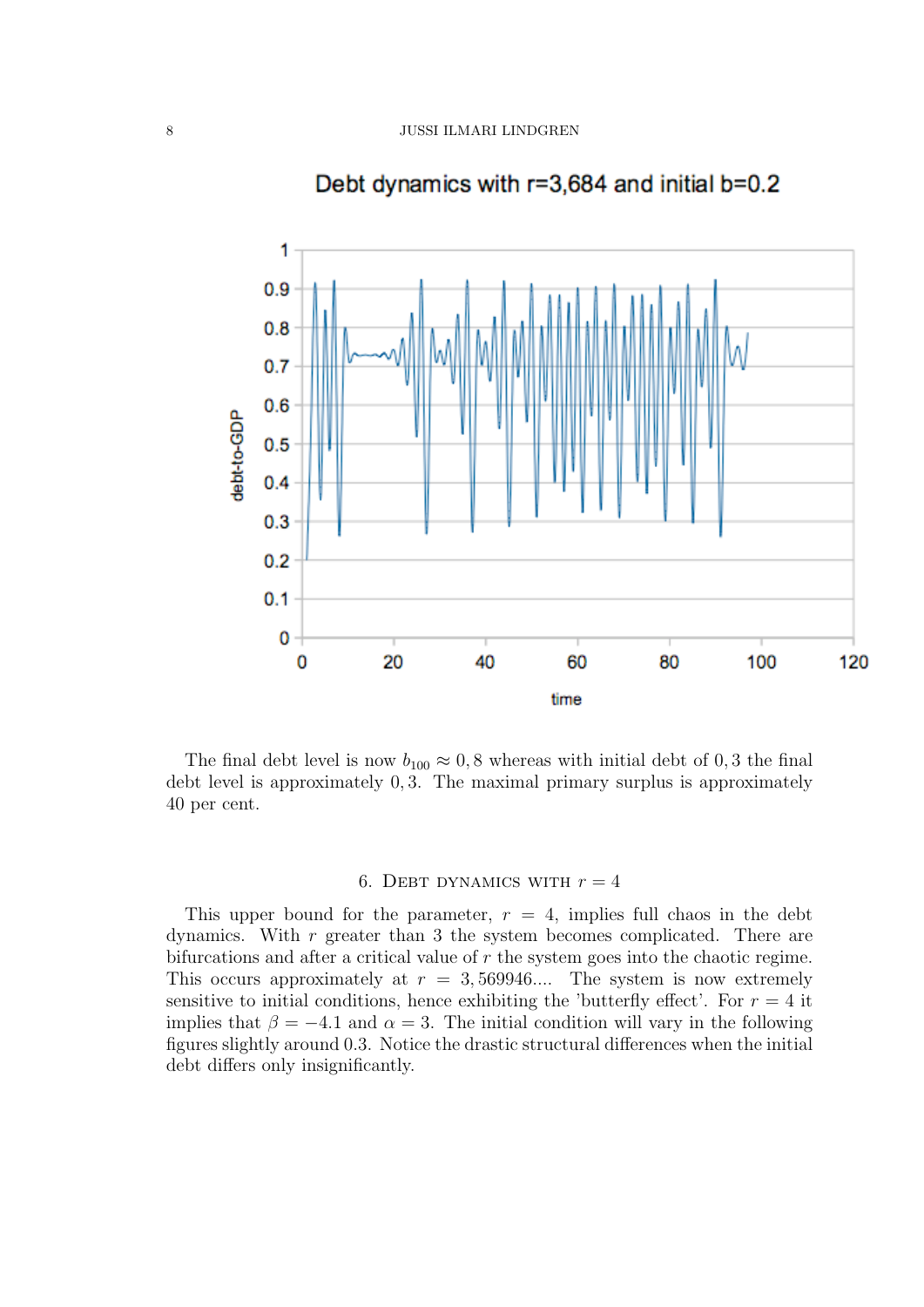

Debt dynamics with r=4 and initial b=0.3000





 $\overline{1}$